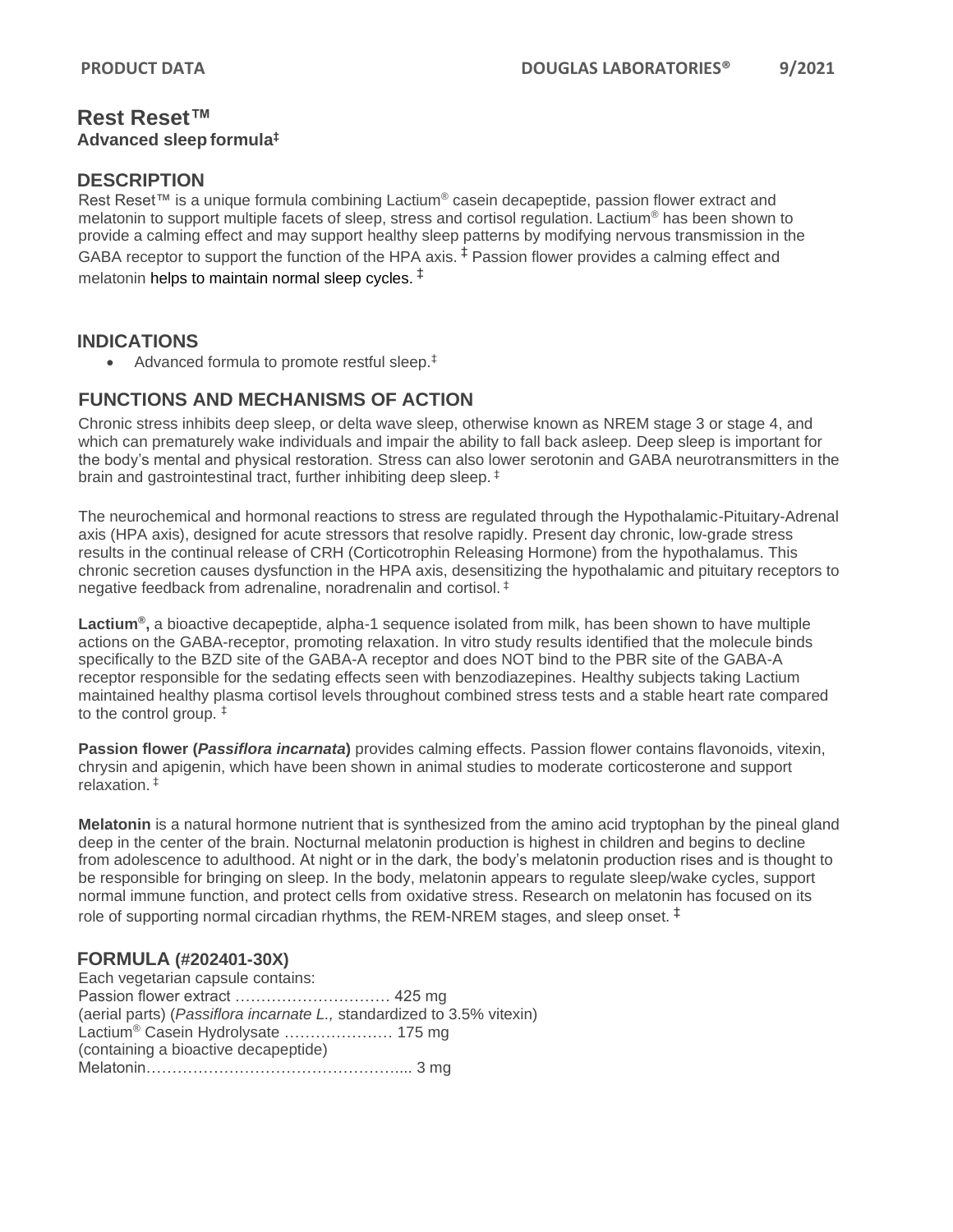## **Rest Reset™ Advanced sleep formula‡**

Other ingredients: Hydroxypropyl methylcellulose (capsule), microcrystalline cellulose, silica, ascorbyl palmitate.

#### **Non-GMO, Gluten-free**

### **SUGGESTED USE**

Adults take 1 capsule daily, 30-60 minutes before bedtime or as directed by a healthcare professional. Consult your practitioner for use after 4 weeks. Sereniten Plus by Douglas Laboratories can also be taken with this product for additional relaxation support or daytime stress support. ‡

### **SIDE EFFECTS**

No adverse side effects reported.

#### **PRECAUTIONS**

If you are pregnant, nursing, taking medication (especially MAO inhibitors, immunosuppressant drugs, anticoagulation therapy or antihypertensive medication) or have a medical condition (including autoimmune, seizure, psychiatric or depressive disorders), or if you are experiencing long-term sleep difficulties, consult your healthcare practitioner before use. Not to be administered to children unless directed by your healthcare professional. Long-term use of melatonin has not been studied.

## **DRUG INTERACTIONS**

Do not take with alcohol. This product may be contraindicated for individuals taking corticosteroids.

## **STORAGE**

Store in a cool, dry place, away from direct light. Keep out of reach of children.

## **REFERENCES**

Buckley T, Schatzberg Z. *J Clin Endocrinol Metab*. 2005; 90(5):3106-3114. [Lactium®] Zara de Saint-Hilaire, et al. *The Open Sleep Journal*, 2009, 2, 26-32. [Lactium®] Messaoudi M, Lefranc-Millot C, Desor D, Demagny B, Bourdon L. *Eur J Nutr.* 2005 Mar;44(2):128-32. [Lactium®] Lanoir D, et al. *Stress*, 5 (suppl.), 124, (2002). Miclo L, Perrin E, Driou A, Papadopoulos V, Boujrad N, Vanderesse R, Boudier JF, Desor D, Linden G, Gaillard JL. *FASEB J.* 2001 Aug;15(10):1780-2. [Lactium®] Guesdon B, et al. *Peptides*. 2006 Jun;27(6):1476-82. [Lactium®] Kim JH, et al. *Eur J Clin Nutr.* 2007 Apr;61(4):536-41. [Lactium®] Kim JH, et al. *Behav Brain Res*. 2016 Oct 15;313:184-90. [Lactium®] Amstrup AK, Sikjaer T, Mosekilde L, Rejnmark L. *Nutrition Journal.* 2015; 14:102. [Melatonin] Brusco L.I. Fainstein I. Márquez M. Cardinali D.P. *[Biol Signals Recept.](https://www.ncbi.nlm.nih.gov/pubmed/10085474)* Vol. 8, No. 1-2, 1999. [Melatonin] Chen LY, et al. *Brain Struct Funct.* 2015 Mar;220(2):663-76. [Melatonin] Calvo JR, González-Yanes C, Maldonado MD. *J Pineal Res*. 2013 Sep;55(2):103-20. [Melatonin] Cardinali DP, Esquifino AI, Srinivasan V, Pandi-Perumal SR. *Neuroimmunomodulation.* 2008;15(4-6):272-8. [Melatonin] Currier NL, Sun LZ, Miller SC. *J Neuroimmunol*. 2000;104:101–108. [Melatonin] Garcia-Maurino S, *et al. J Immunol*. 1997;159:574–581. [Melatonin] Drazen DL, Nelson RJ. *Neuroendocrinology.* 2001;74:178–184. [Melatonin] Miller E, Morel A, Saso L, Saluk J. *Curr Top Med Chem.* 2014 Dec 29. [Melatonin] Srinivasan V, Maestroni GJM, Cardinali DP, Esquifino AI, Pandi Perumal SR, Miller SC. *Immun Ageing.* 2005;